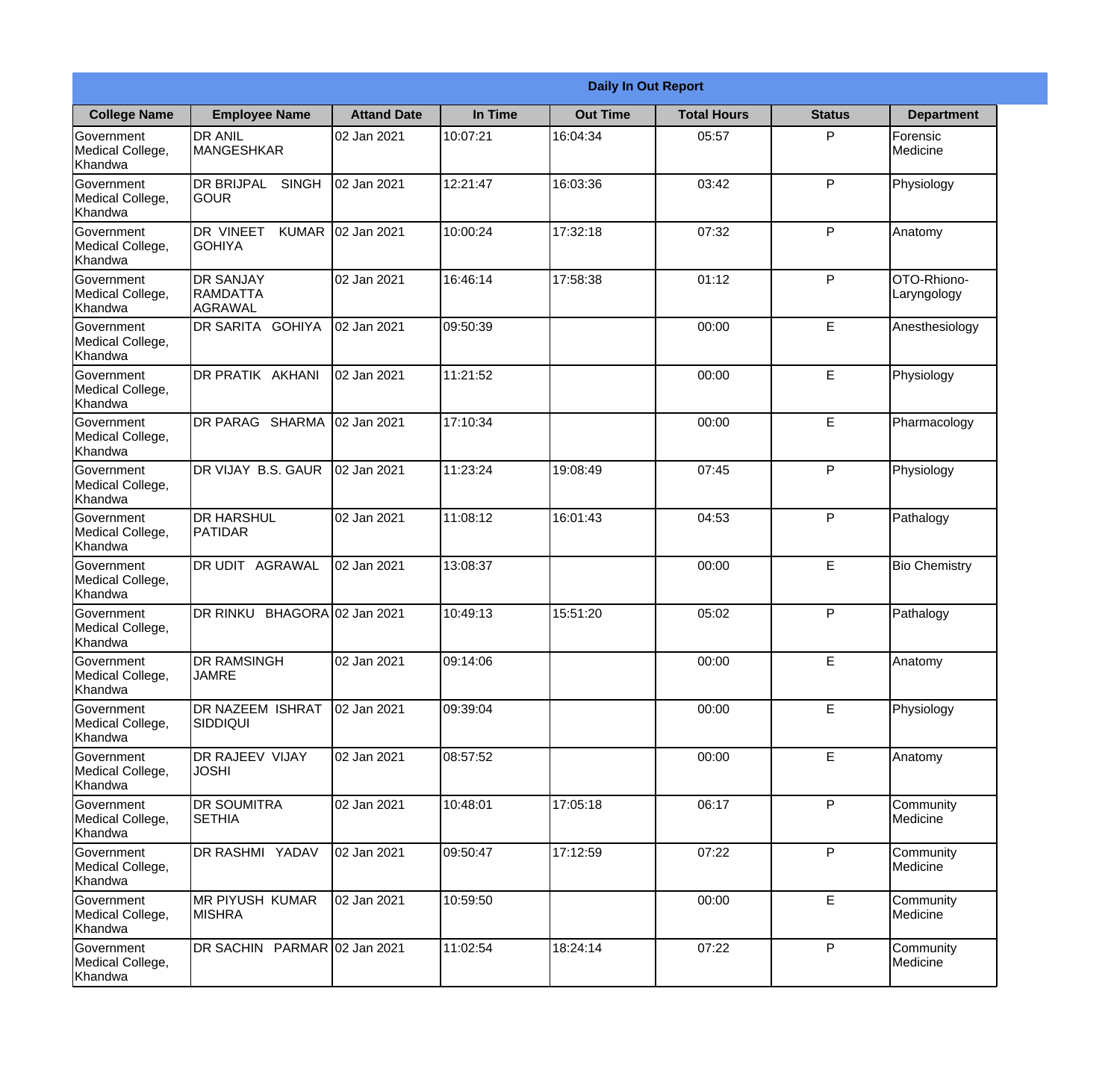| <b>Designation</b>                  | <b>Category</b>     |
|-------------------------------------|---------------------|
| Assistant Professor   Para Clinical |                     |
| Demonstrator/Tutor                  | Non Clinical        |
| Professor                           | <b>Non Clinical</b> |
| Professor                           | Clinical            |
| Professor                           | Clinical            |
| <b>Assistant Professor</b>          | Non Clinical        |
| Professor                           | Para Clinical       |
| Associate Professor Non Clinical    |                     |
| Assistant Professor   Para Clinical |                     |
| Associate Professor Non Clinical    |                     |
| <b>Assistant Professor</b>          | Para Clinical       |
| Demonstrator/Tutor   Non Clinical   |                     |
| Professor                           | <b>Non Clinical</b> |
| Assistant Professor                 | Non Clinical        |
| <b>Assistant Professor</b>          | Para Clinical       |
| <b>Assistant Professor</b>          | Para Clinical       |
| Statistician                        | Para Clinical       |
| <b>Assistant Professor</b>          | Para Clinical       |

## **Daily In Out Report**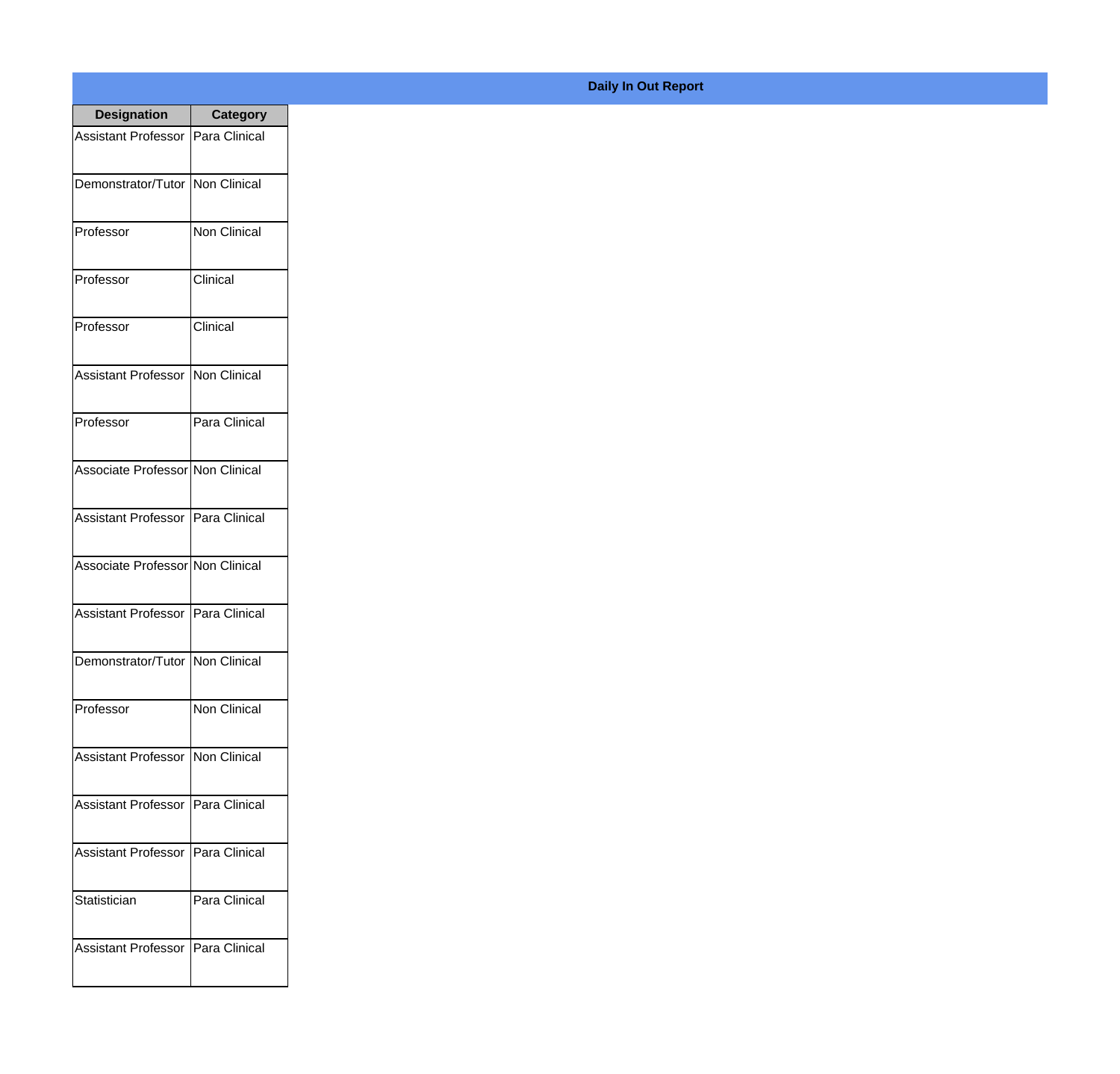|                                           |                                                       |             |          |          | <b>Daily In Out Report</b> |   |                         |
|-------------------------------------------|-------------------------------------------------------|-------------|----------|----------|----------------------------|---|-------------------------|
| Government<br>Medical College,<br>Khandwa | DR SAGAR MEENA                                        | 02 Jan 2021 | 15:39:58 |          | 00:00                      | E | Forensic<br>Medicine    |
| Government<br>Medical College,<br>Khandwa | <b>DR MANOJ BALKE</b>                                 | 02 Jan 2021 | 10:10:20 | 17:06:26 | 06:56                      | P | Ophthalmology           |
| Government<br>Medical College,<br>Khandwa | <b>DR GARIMA</b><br>AGRAWAL<br>VARSHNEY               | 02 Jan 2021 | 09:45:20 |          | 00:00                      | E | Paediatrics             |
| Government<br>Medical College,<br>Khandwa | <b>DR SIDDHARTH</b><br><b>BANODE</b>                  | 02 Jan 2021 | 08:59:52 | 15:51:08 | 06:52                      | P | Pharmacology            |
| Government<br>Medical College,<br>Khandwa | <b>DR CHANDNI</b><br>KAROLE                           | 02 Jan 2021 | 09:52:32 | 15:02:28 | 05:10                      | P | Ophthalmology           |
| Government<br>Medical College,<br>Khandwa | <b>DR PRIYA KAPOOR</b><br><b>KAPOOR</b>               | 02 Jan 2021 | 10:31:50 | 16:34:20 | 06:03                      | P | Pathalogy               |
| Government<br>Medical College,<br>Khandwa | <b>IDR RAJENDRA</b><br><b>SINGH MANDLOI</b>           | 02 Jan 2021 | 13:01:27 | 16:49:58 | 03:48                      | P | <b>Bio Chemistry</b>    |
| Government<br>Medical College,<br>Khandwa | <b>DR SEEMA</b><br><b>SUDHAKARRAO</b><br><b>SUTAY</b> | 02 Jan 2021 | 11:00:35 | 17:23:45 | 06:23                      | P | Forensic<br>Medicine    |
| Government<br>Medical College,<br>Khandwa | <b>DR AJAY</b><br><b>NARWARIYA</b>                    | 02 Jan 2021 | 10:45:51 |          | 00:00                      | E | Microbiology            |
| Government<br>Medical College,<br>Khandwa | DR RAKESH SINGH<br><b>HAZARI</b>                      | 02 Jan 2021 | 17:10:43 |          | 00:00                      | E | Pathalogy               |
| Government<br>Medical College,<br>Khandwa | <b>DR ANANT</b><br><b>TUKARAM PAWAR</b>               | 02 Jan 2021 | 18:23:57 |          | 00:00                      | E | Community<br>Medicine   |
| Government<br>Medical College,<br>Khandwa | DR SHAIKH M.KHALIQ 02 Jan 2021                        |             | 10:29:37 |          | 00:00                      | E | <b>Bio Chemistry</b>    |
| Government<br>Medical College,<br>Khandwa | <b>DR RAJU</b>                                        | 02 Jan 2021 | 10:01:16 | 18:17:37 | 08:16                      | P | Forensic<br>Medicine    |
| Government<br>Medical College,<br>Khandwa | <b>DR MAHENDRA</b><br><b>PANWAR</b>                   | 02 Jan 2021 | 09:47:22 |          | 00:00                      | E | Orthopaedics            |
| Government<br>Medical College,<br>Khandwa | <b>DR SITARAM</b><br><b>SOLANKI</b>                   | 02 Jan 2021 | 09:01:29 | 15:40:07 | 06:39                      | P | Forensic<br>Medicine    |
| Government<br>Medical College,<br>Khandwa | <b>DR RANJEET</b><br><b>BADOLE</b>                    | 02 Jan 2021 | 10:30:38 |          | 00:00                      | E | <b>General Medicine</b> |
| Government<br>Medical College,<br>Khandwa | <b>DR NITESHKUMAR</b><br>KISHORILAL<br><b>RATHORE</b> | 02 Jan 2021 | 10:27:27 | 16:16:43 | 05:49                      | P | Pharmacology            |
| Government<br>Medical College,<br>Khandwa | DR PRIYESH<br><b>MARSKOLE</b>                         | 02 Jan 2021 | 09:55:06 | 18:26:43 | 08:31                      | P | Community<br>Medicine   |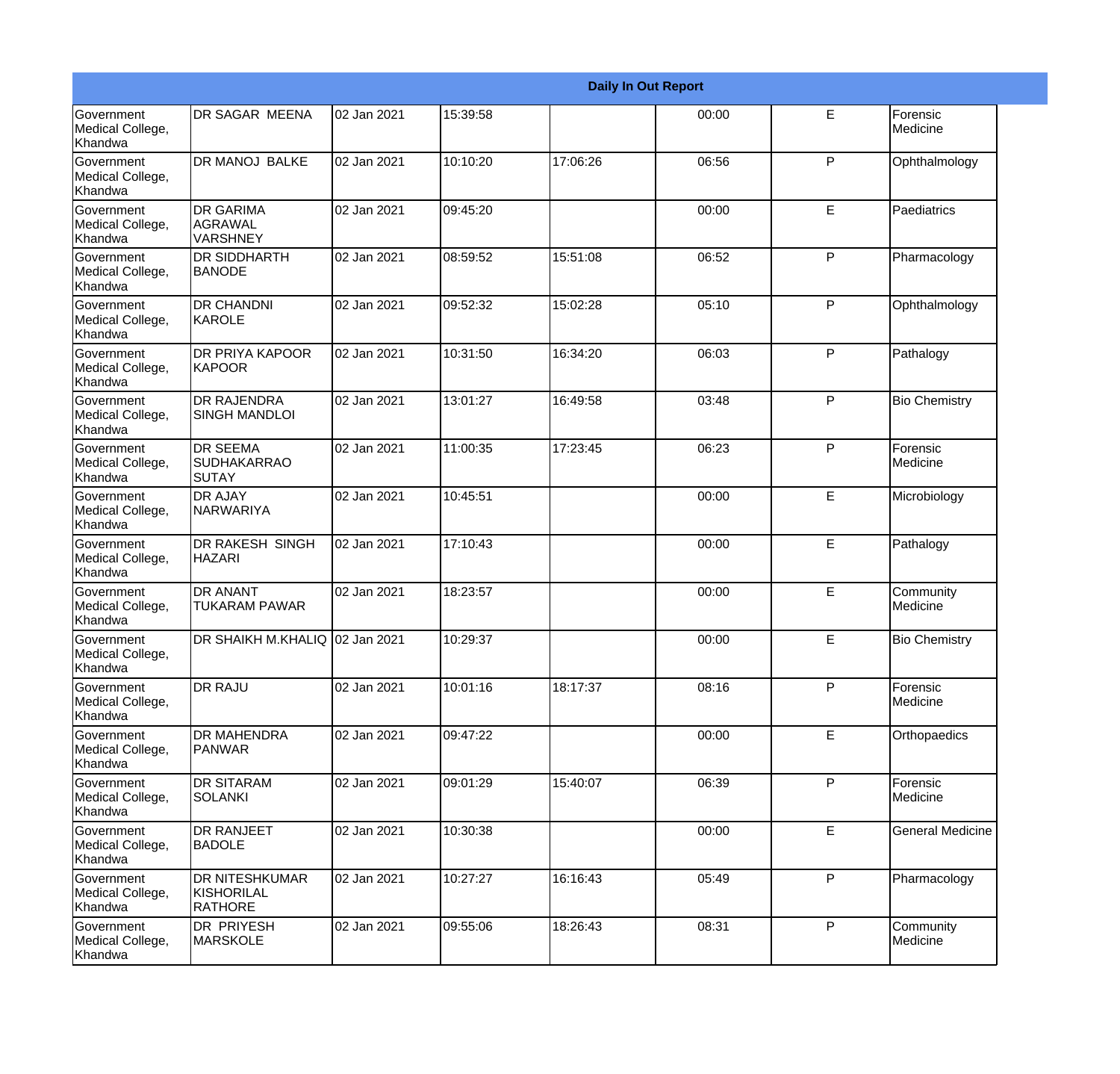| Demonstrator/Tutor Para Clinical   |               |
|------------------------------------|---------------|
|                                    |               |
| Assistant Professor Clinical       |               |
| Associate Professor Clinical       |               |
|                                    |               |
| Associate Professor Para Clinical  |               |
| Assistant Professor Clinical       |               |
|                                    |               |
| Demonstrator/Tutor Para Clinical   |               |
| Demonstrator/Tutor   Non Clinical  |               |
|                                    |               |
| Professor                          | Para Clinical |
| Demonstrator/Tutor Para Clinical   |               |
|                                    |               |
| Professor                          | Para Clinical |
| Professor                          | Para Clinical |
|                                    |               |
| Professor                          | Non Clinical  |
| Demonstrator/Tutor   Para Clinical |               |
|                                    |               |
| Assistant Professor Clinical       |               |
|                                    |               |
| Demonstrator/Tutor Para Clinical   |               |
| Assistant Professor Clinical       |               |
|                                    |               |
| Demonstrator/Tutor Para Clinical   |               |
| Associate Professor Para Clinical  |               |
|                                    |               |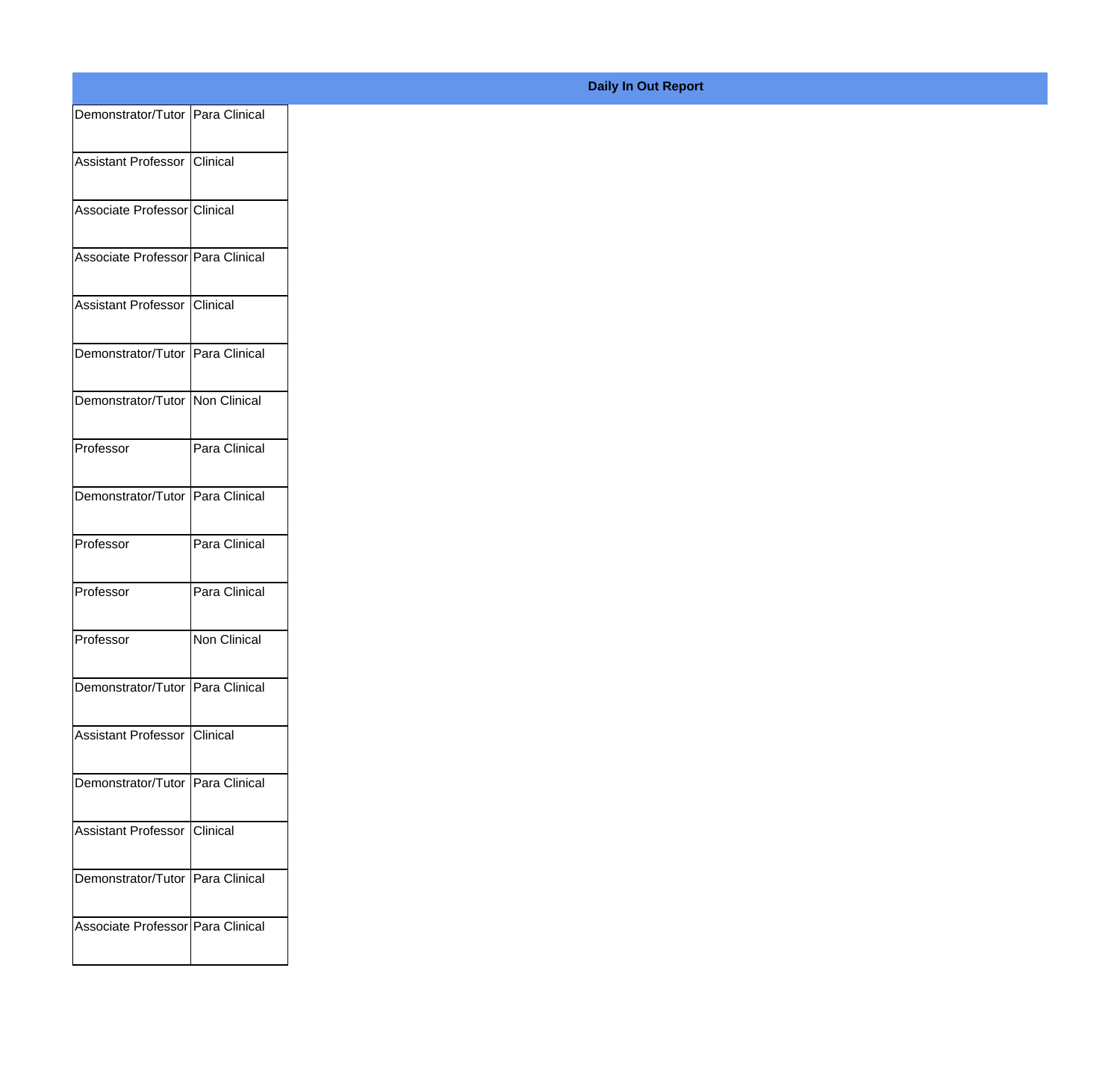|                                                  |                                                   |             |          |          | <b>Daily In Out Report</b> |   |                             |
|--------------------------------------------------|---------------------------------------------------|-------------|----------|----------|----------------------------|---|-----------------------------|
| Government<br>Medical College,<br>Khandwa        | <b>DR PRIYESH</b><br>MARSKOLE                     | 02 Jan 2021 | 18:29:01 |          | 08:31                      | P | Community<br>Medicine       |
| Government<br>Medical College,<br>Khandwa        | <b>DR SANGEETA</b><br><b>CHINCHOLE</b>            | 02 Jan 2021 | 11:04:36 |          | 00:00                      | E | Physiology                  |
| <b>Government</b><br>Medical College,<br>Khandwa | DR NEERAJ KUMAR                                   | 02 Jan 2021 | 09:29:00 |          | 00:00                      | E | Dentisry                    |
| <b>Government</b><br>Medical College,<br>Khandwa | DR VIJAY NAYAK                                    | 02 Jan 2021 | 10:37:20 |          | 00:00                      | E | Anatomy                     |
| Government<br>Medical College,<br>Khandwa        | <b>BAJOLIYA</b><br><b>DR SUNIL</b>                | 02 Jan 2021 | 10:08:45 |          | 00:00                      | E | OTO-Rhiono-<br>Laryngology  |
| Government<br>Medical College,<br><b>Khandwa</b> | DR NISHA MANDLOI<br>PANWAR                        | 02 Jan 2021 | 09:45:27 | 17:19:55 | 07:34                      | P | Obstetrics &<br>Gynaecology |
| Government<br>Medical College,<br>Khandwa        | DR NANDINI DIXIT                                  | 02 Jan 2021 | 11:45:58 |          | 00:00                      | E | Paediatrics                 |
| Government<br>Medical College,<br>Khandwa        | <b>DR SATISH</b><br><b>CHANDEL</b>                | 02 Jan 2021 | 11:59:37 |          | 00:00                      | E | Pharmacology                |
| Government<br>Medical College,<br>Khandwa        | <b>DR JITENDRA</b><br><b>AHIRWAR</b>              | 02 Jan 2021 | 18:07:50 |          | 00:00                      | E | Pathalogy                   |
| Government<br>Medical College,<br>Khandwa        | <b>DR MUKTESHWARI</b><br><b>GUPTA</b>             | 02 Jan 2021 | 11:31:02 | 16:56:21 | 05:25                      | P | Pharmacology                |
| Government<br>Medical College,<br>Khandwa        | <b>DR PURTI AGARWAL</b><br><b>SAINI</b>           | 02 Jan 2021 | 10:55:32 | 15:50:58 | 04:55                      | P | Pathalogy                   |
| Government<br>Medical College,<br>Khandwa        | <b>DR YASHPAL RAY</b>                             | 02 Jan 2021 | 09:56:48 |          | 00:00                      | E | Anatomy                     |
| Government<br>Medical College,<br>Khandwa        | <b>DR DEEPIKA</b><br>PANWAR                       | 02 Jan 2021 | 10:29:49 | 16:06:16 | 05:37                      | P | <b>Bio Chemistry</b>        |
| Government<br>Medical College,<br>Khandwa        | <b>DR VISHAL</b><br><b>KUMAR</b><br><b>THAKRE</b> | 02 Jan 2021 | 10:03:53 | 16:34:46 | 06:31                      | P | Physiology                  |
| Government<br>Medical College,<br>Khandwa        | MOHIT GARG                                        | 02 Jan 2021 | 09:56:13 | 13:16:58 | 03:20                      | P | <b>General Medicine</b>     |
| Government<br>Medical College,<br>Khandwa        | RENU WAGHMARE                                     | 02 Jan 2021 | 11:39:30 | 16:52:23 | 05:13                      | P | Community<br>Medicine       |